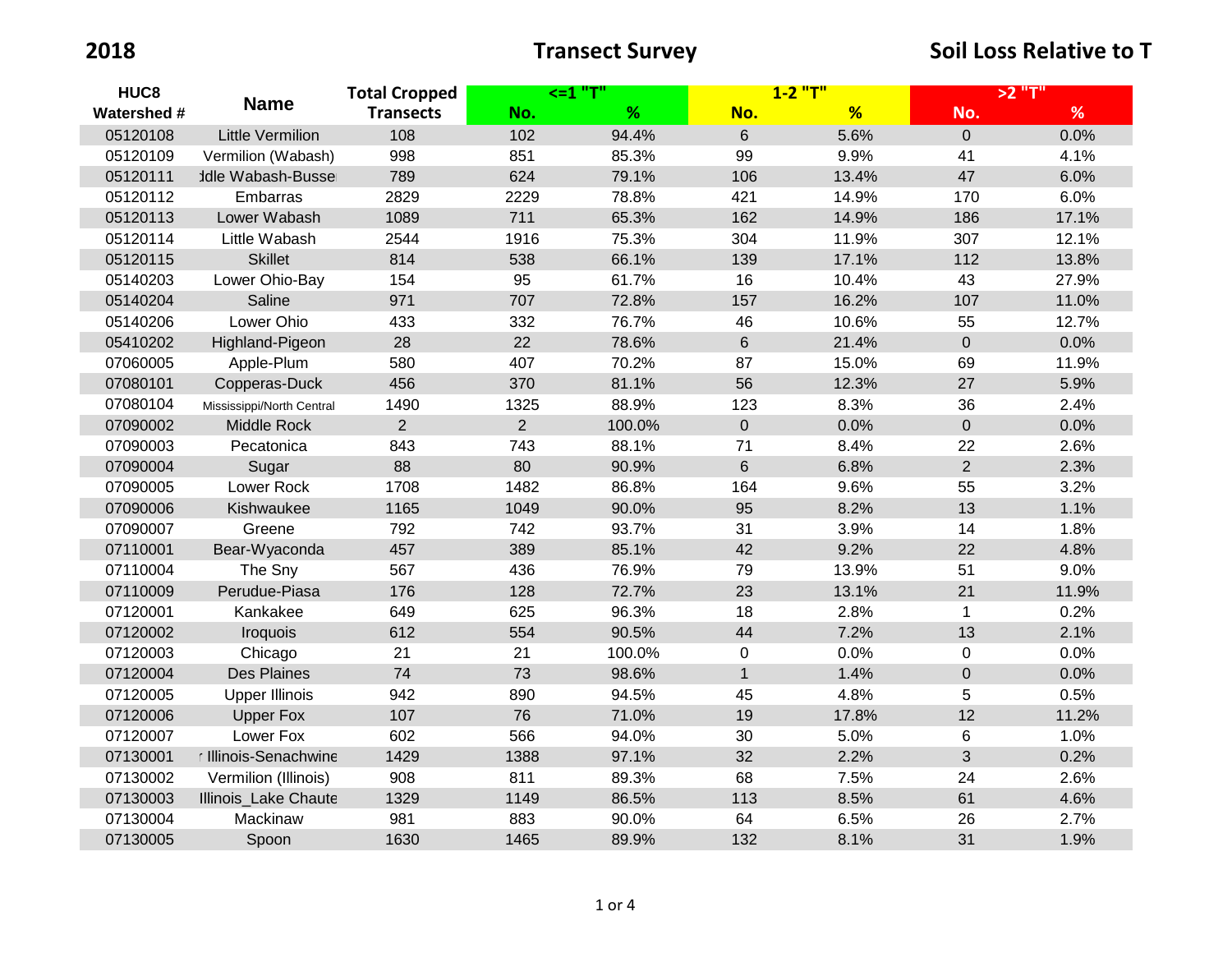**12018 12018 12018 12018 12018 12018 12018 12018 12018 12018 12018 12018 12018 12018 12018 12018 12018 12018 12018 12018 12018 12018 12018 12018 12018 12018 12018** 

| HUC8<br><b>Watershed #</b> | <b>Name</b>          | <b>Total Cropped</b><br>Transects | $\leq$ = 1 "T" |        | $1 - 2$ "T" |        | $>2$ "T" |         |
|----------------------------|----------------------|-----------------------------------|----------------|--------|-------------|--------|----------|---------|
|                            |                      |                                   | No.            | %      | No.         | %      | No.      | %       |
| 07130006                   | Upper Sangamon       | 1455                              | 1195           | 82.1%  | 193         | 13.3%  | 60       | 4.1%    |
| 07130007                   | louth Fork Sangamo   | 786                               | 671            | 85.4%  | 74          | 9.4%   | 33       | 4.2%    |
| 07130008                   | Lower Sangamon       | 908                               | 804            | 88.5%  | 75          | 8.3%   | 27       | $3.0\%$ |
| 07130009                   | Salt                 | 1696                              | 1486           | 87.6%  | 159         | 9.4%   | 49       | 2.9%    |
| 07130010                   | LaMoine              | 1254                              | 989            | 78.9%  | 157         | 12.5%  | 105      | 8.4%    |
| 07130011                   | Lower Illinois       | 2543                              | 2068           | 81.3%  | 318         | 12.5%  | 150      | 5.9%    |
| 07130012                   | Macoupin             | 1141                              | 911            | 79.8%  | 145         | 12.7%  | 72       | 6.3%    |
| 07140101                   | Cahokia-Joachim      | 440                               | 284            | 64.5%  | 45          | 10.2%  | 47       | 10.7%   |
| 07140105                   | sissippi-Cape Girard | 487                               | 264            | 54.2%  | 103         | 21.1%  | 82       | 16.8%   |
| 07140106                   | <b>Big Muddy</b>     | 1813                              | 878            | 48.4%  | 409         | 22.6%  | 393      | 21.7%   |
| 07140108                   | Cache                | 303                               | 163            | 53.8%  | 59          | 19.5%  | 81       | 26.7%   |
| 07140201                   | Upper Kaskaskia      | 1746                              | 1491           | 85.4%  | 176         | 10.1%  | 68       | 3.9%    |
| 07140202                   | Middle Kaskaskia     | 1684                              | 1197           | 71.1%  | 303         | 18.0%  | 101      | 6.0%    |
| 07140203                   | Shoal                | 790                               | 584            | 73.9%  | 144         | 18.2%  | 62       | 7.8%    |
| 07140204                   | Lower Kaskaskia      | 1321                              | 853            | 64.6%  | 180         | 13.6%  | 105      | 7.9%    |
|                            | Total                | 46732                             | 37619          | 80.50% | 5345        | 11.44% | 3017     | 6.46%   |